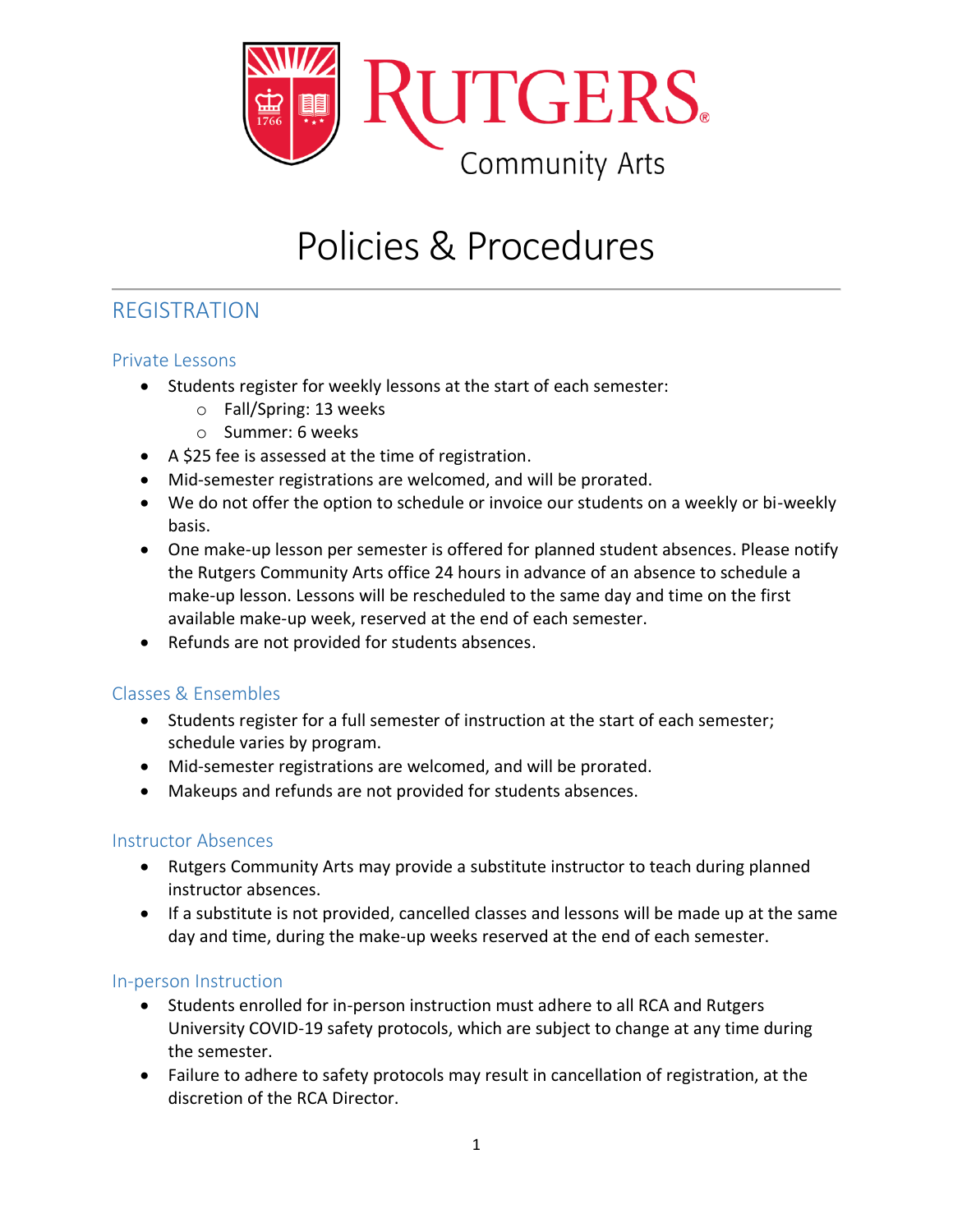#### Remote Instruction

- RCA remote classes and lessons will be held using the Rutgers video conference service Zoom.
- No other technology systems may be used for instruction at Rutgers Community Arts.
- All instruction is recorded and archived as part of our Protection of Minors policy. Only RCA staff will have access to view classes, lessons, and archived recordings, and they will be used only for supervisory purposes.

## ADMINISTRATIVE CANCELLATIONS AND CHANGES

- Rutgers Community Arts reserves the right to cancel courses with insufficient enrollment or when facilities become unavailable; or change instructors when warranted.
- In the event a course is canceled by Rutgers Community Arts, a full tuition refund will be issued to those who have registered.
- All published course schedules are subject to change.
- Please refer to our website for up-to-date course information.

## REFUNDS AND CANCELLATIONS

- Cancellation requests must be made in writing to communityarts@mgsa.rutgers.edu. Requests will be considered valid as of the date the email was received.
- Refunds or credits for participants who wish to cancel their registration will be handled in the following manner:
	- o Cancellations requested more than one week before start of lessons or classes will result in a full refund or credit.
	- $\circ$  Refunds are not available for cancellations requested less than one week before the start of lessons or classes.
	- $\circ$  No refunds are able to be processed after the payment transaction is 12 months old.

## PAYMENT

- Online registration and auto billing is required of all participants.
- Participants have the option to pay in full at the time of registration, or to set up a monthly payment plan for installment payments.
	- o All payment plans require a credit card on file and auto-billing.
	- o The number of payment installments and individual payment due dates can be customized.
	- o Payment plans require a \$100 deposit and are assessed a \$20 fee.
- Please do not leave your credit card number in email messages or on our voicemail service. We are not able to directly process any card numbers.
- All invoices must be paid in full, or a payment plan must be set up no later than one week prior to the start of lessons/classes.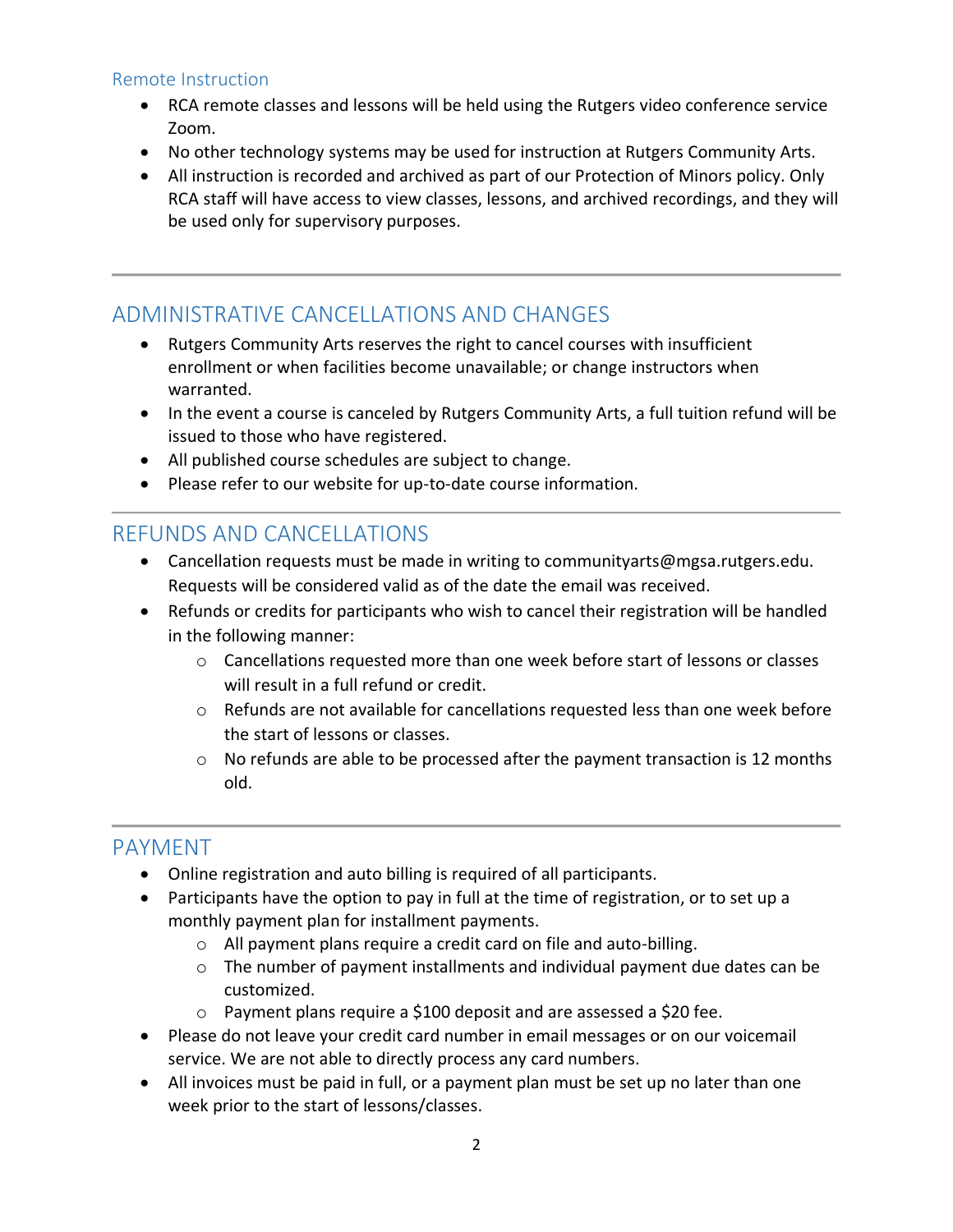• It is the responsibility of the student to notify the Community Arts office of any changes to his/her address, telephone number, email address, or relevant payment information.

## PARENT/GUARDIAN CONSENT FOR YOUTH PARTICIPANT VIRTUAL PROGRAMMING

Although the event coordinator(s) will use the utmost precaution in guarding the health of the above participant, I hereby RELEASE, WAIVE, AND DISCHARGE Rutgers, The State University of New Jersey and their respective employees, agents, representatives and volunteers from any and all liability, claims, demands, actions and causes of action whatsoever arising out of or related to any loss, damage, or injury that may be sustained by my child, or to any property belonging to me, while participating in the Program. I am fully aware of the risks and potential hazards connected with participating in the Program, including but not limited to, the risk of data mining, phishing, viruses, malware, data breach of online information, cyberbullying, exploitation, victimization, cyber-stalking, online grooming, cyber predators, image replication, and I hereby elect to voluntarily participate in the Program.

In case of sudden illness or an accident seen on-screen during the activities associated with this virtual program, I authorize the chaperone(s) to take such action as seems appropriate to protect the health and well-being of the above participant. This may include contacting 9-1-1 to send immediate assistance to the address on file for emergencies. All efforts will be made to contact the parent(s) or guardian(s) in case of emergency.

## Photography, Video, and Audio Recordings

Media and Communication Policy Rutgers University routinely promotes programs involving minors through various media, including but not limited to newsletters, newspapers, brochures, and displays. I understand that audio recordings, photos, and/or video recordings of program participants, including my child, may be published. I hereby give consent for my child to be audio recorded, photographed, or video recorded in connection with participation in classes, private lessons, ensembles, summer camps and special events operated by Rutgers Community Arts of Rutgers University. I further agree that all such audio recordings, photos, or video recordings shall be the exclusive property of Rutgers, The State University of New Jersey and, subject to the limitations expressed below, I release and give Rutgers all rights of ownership and all rights to copy, publish, and use such audio recordings, photos, or video recordings. I acknowledge and agree that Rutgers may use any and all of the media for educational and promotional purposes, including but not limited to publication in brochures and other promotional materials and on the University's websites and social media. I understand that Rutgers will not identify my child by name.

I understand that this Program is conducted in an online/virtual environment and electronic communications will be necessary. The program coordinator(s) agree that such communications will be focused on topics related to the Program activities, no private communications will occur with youth participants, and the Community Arts office email account will be included on all communications with my son/daughter.

## Program Code of Conduct

The Program has established rules and standards of conduct to ensure the safety and well-being of all participants. These apply to all participants including minors, their parents, program staff and volunteers. It is the responsibility of the parent/legal guardian and the participant to review the Program Code of Conduct.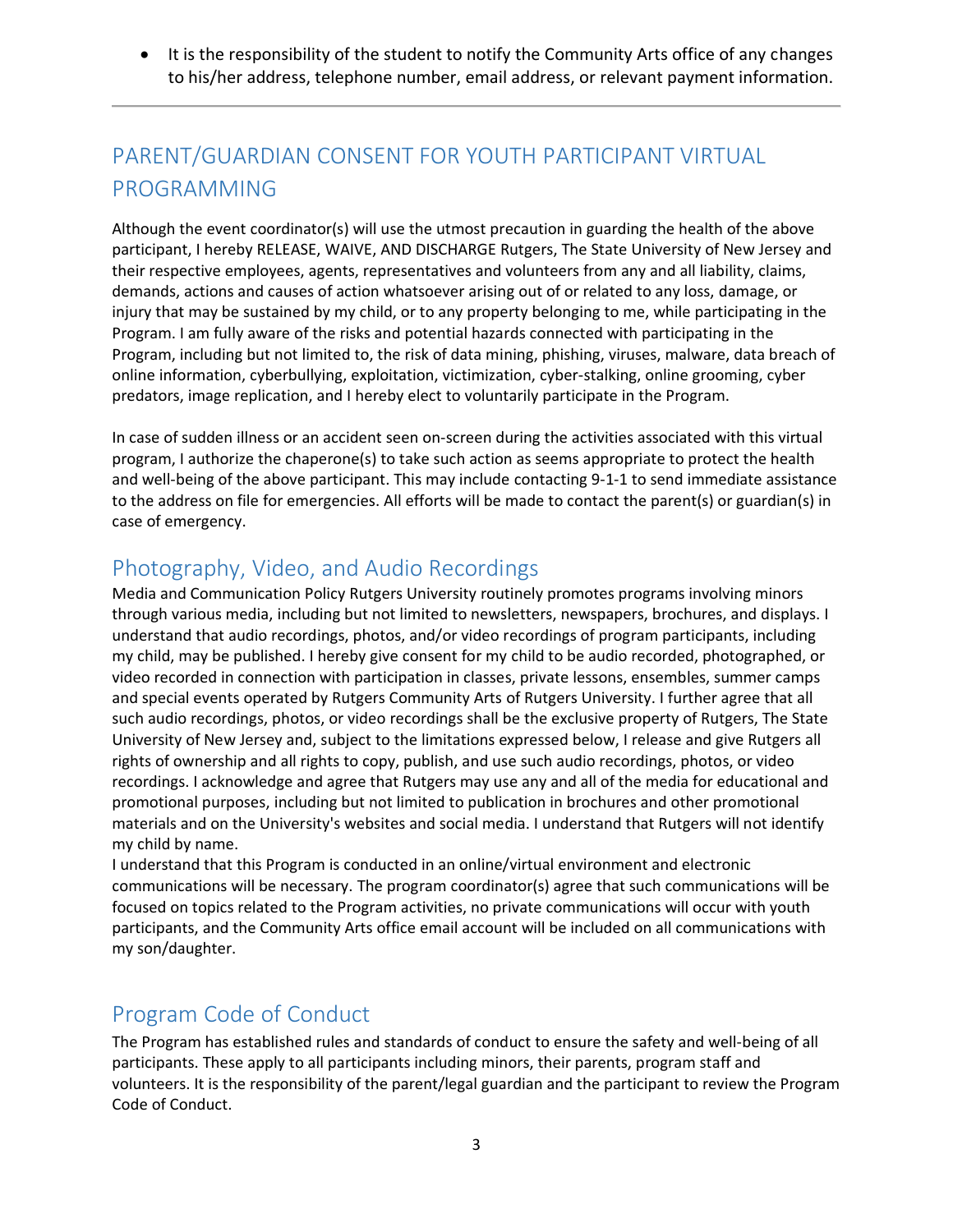#### Expectations of Youth Participant:

• Conduct myself in a courteous manner and treat members, parents, volunteers, staff, and others with respect.

- Harassment will not be tolerated. Hazing of any kind is prohibited. Cyberbullying is prohibited.
- The inappropriate use of imaging, screenshots, and digital devices is prohibited.
- I agree to follow all reasonable staff, volunteer and guest instructions and raise concerns respectfully.
- Dress appropriately when on video and ensure background is appropriate.

• Appropriate language is expected at all times (including in video, phone and/or group activity forums/chats).

• Participate in the digital environment to the same standard as a physical environment, including participating when called on, listening attentively, and minimizing distractions to others.

- Report inappropriate or illegal online behavior to program coordinators and/or to my parents.
- Violation of any of the above may result in dismissal or corrective action.

• Depending on the violation this may include; (a) verbal warning, (b) contact parent/guardian, (c) participant and parent/guardian sign a corrective action plan, and/or (d) immediate suspension or termination from the Program.

#### The following may result in dismissal from the program:

- Bullying, harassing or using derogatory language towards another person or group of people.
- Being under the influence of alcohol or drugs.
- Repeated absences or failure to meet agreed upon program work requirements.
- Violation of a University code, policy, or regulation.

## Participant Agreement

I understand that as a condition for participating in the Program, I must comply with the Program's rules and standards of conduct and follow all reasonable direction of the program staff. Failure to comply may result in disciplinary action including dismissal from the Program and I may be prohibited from attending and participating in this event and future programs at Rutgers University.

#### As the parent/guardian I will support my child's participation by:

- Making arrangements so my child is able to attend and sign-in on time and be prepared.
- Allowing time at home for my child to complete required assignments or activities.
- Communicating with staff prior to program start time if my child must be absent.
- Not making inappropriate requests of staff that conflict with program guidelines.
- Working together with program staff to resolve issues that arise with my child.

• Reporting illegal or inappropriate online behavior by staff or other program participants to program coordinators. o Other University

Resources [https://ipo.rutgers.edu/sites/default/files/Reporting\\_POM\\_Incidents.pdf](https://ipo.rutgers.edu/sites/default/files/Reporting_POM_Incidents.pdf)

## PARENT/LEGAL GUARDIAN AGREEMENT

I have received a copy of the rules for this Program and agree to abide by them. I have conveyed this information to the youth participant for which I am responsible. I understand that my child's violation of the rules and standards of conduct or failure to comply with the reasonable direction of Program Staff may result in my child's dismissal from the Program. I accept responsibility for all costs that may be associated with removing my child from the Program. I understand that dismissed participants may not be eligible for a refund of any fees or expenses associated with this activity.